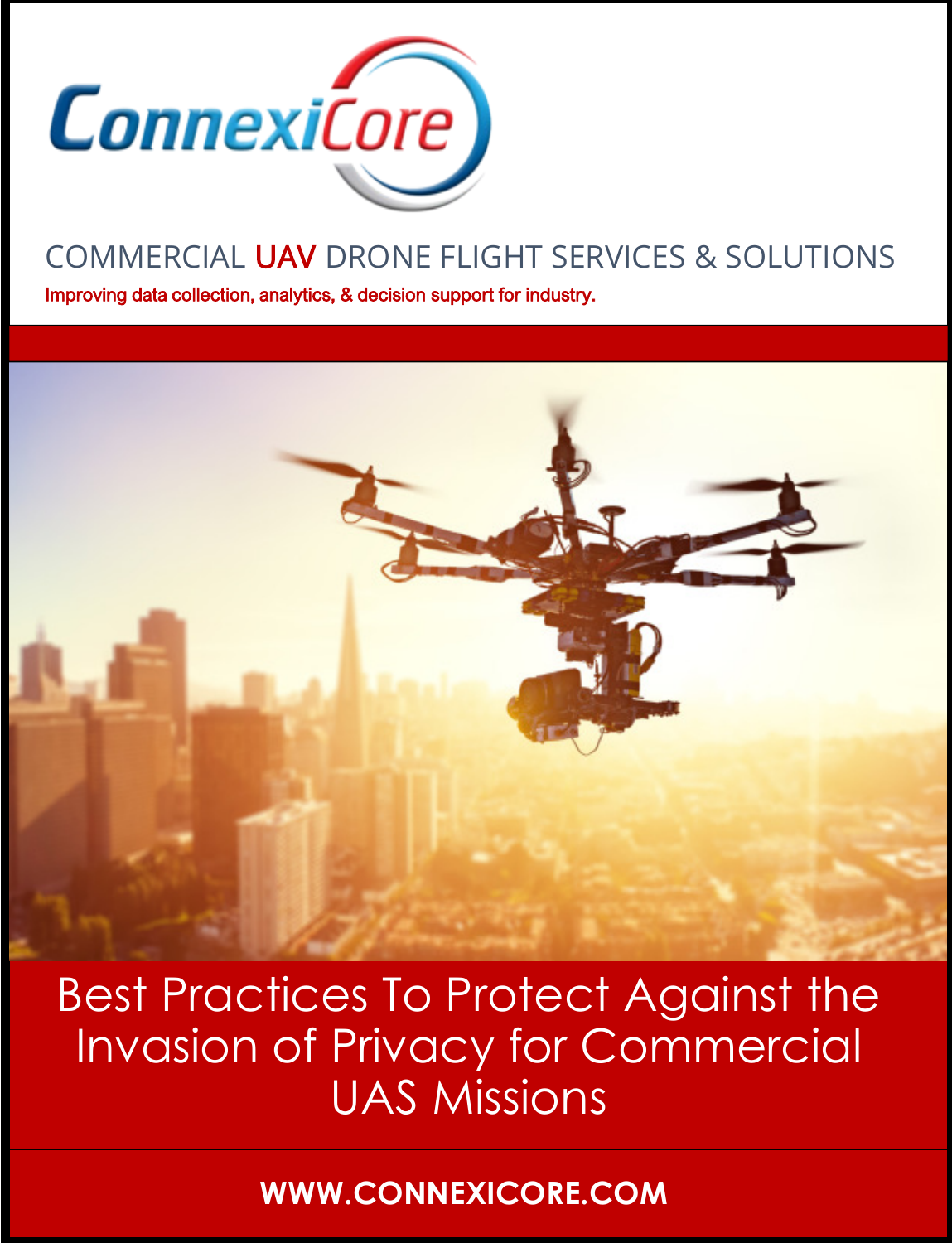## **Best Practices**

*To Protect Against the Invasion of Privacy for Commercial and Recreational UAS*





Improving data collection, analytics, and decision support for industry

### **Introduction**

The use of drones for commercial and recreational use is proliferating. While public acceptance of drones being flown for a wide range of applications is becoming more widespread, the perception of the way in which drones could invade their privacy will take much longer to change.

All operators have a duty to act responsibly and it is in everyone's best interest to take active steps to ensure that the reputation of the drone industry is positively promoted. Among the most important ways to do that is to ensure that any images or data captured by a drone are treated in an appropriate manner.



ConnexiCore's overview of "Best Practices" provided below is intended to help our operators understand the risks and adhere to appropriate procedures and operations. Our operators flying in more populated areas will take proactive steps to avoid a privacy violation.

The word "data" is used here to describe all material collected during UAS operations, including photographs, video, images and any other material.

#### **Pre-Flight**

- 1. Inform those affected that you will be collecting data. Give appropriate notice wherever possible. Notice may be in person, by mail or other means, as appropriate to the mission.
- 2. Have a written privacy policy that you can share, highlighting:
	- a. The type data you will collect
	- b. The reason for the data collection
	- c. Your practices for retention and dissemination of data
	- d. Parties with whom data may be shared
	- e. How others may express concern about any intended flights
- 3. Gain active consent to the mission. Ideally, have a consent form available for an affected party to sign.
- 4. Plan your flight. Make sure to avoid, where possible, collecting any unnecessary data.
- 5. Where possible, do not over-fly private property without permission.
- 6. Unless you have express written permission, make alternative arrangements if you conclude that a person's reasonable expectation of privacy may be violated.

#### **During the Mission**

- 1. Fly your drone in a responsible and neighborly manner, being careful not to harass or disturb people.
- 2. Try to avoid persistent operations and abort the flight if circumstances could lead to avoidable violation of someone's privacy.
- 3. Avoid collecting unnecessary data.
- 4. Always fly in accordance with the Federal, State and Local laws.